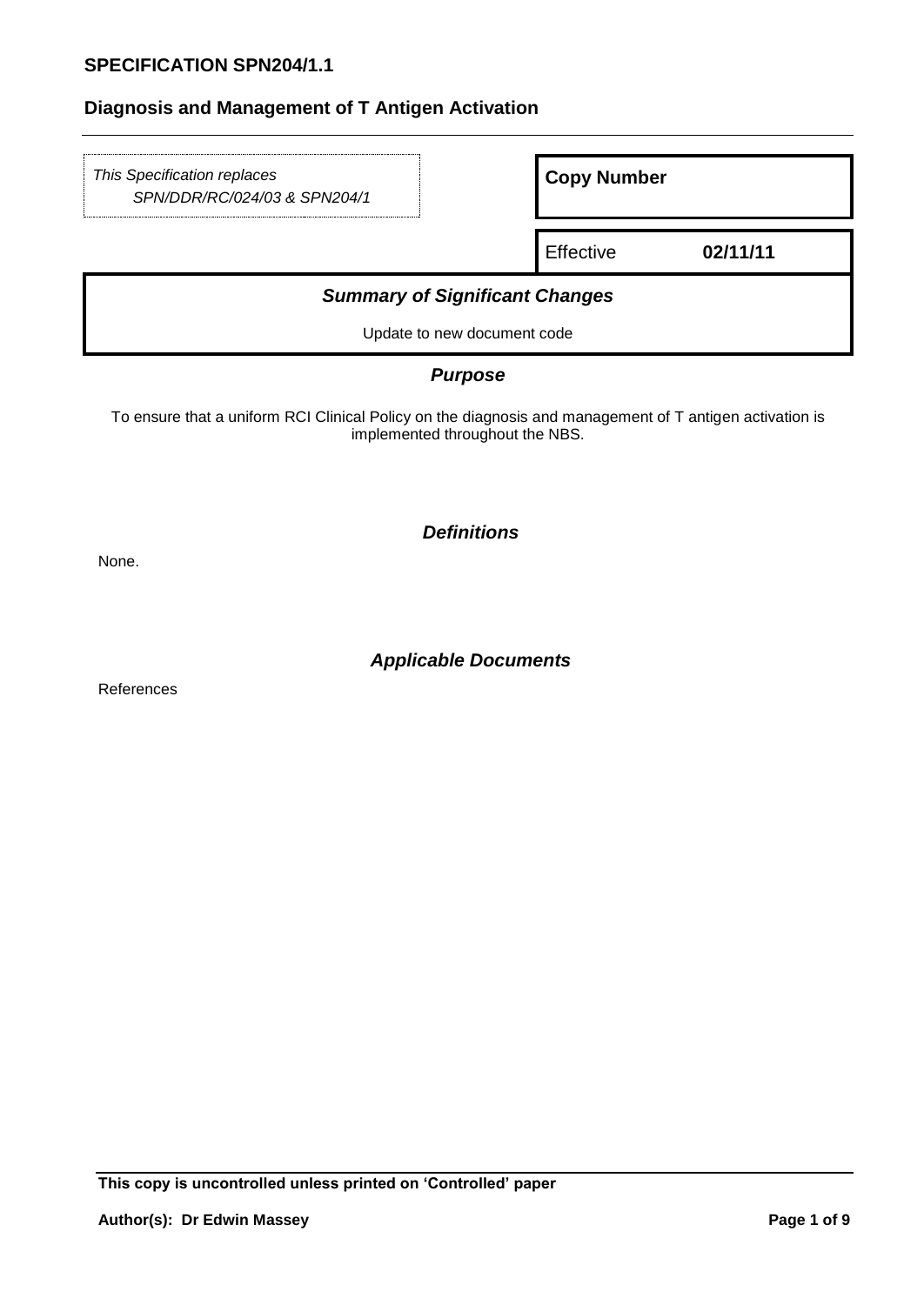# **SPECIFICATION SPN204/1.1**

# **Diagnosis and Management of T Antigen Activation**

#### **Background**

Polyagglutination describes a group of conditions characterised by alterations in red blood cell (RBC) membrane glycoprotein structure in certain pathological states, resulting in the in vitro agglutination of the RBC in the presence of most ABO compatible adult sera.

Classical T antigen activation (referred to as  $T_{classical}$  in this document) was the earliest defined form of polyagglutination (Friedenreich 1930). It is caused by cleavage of the neuraminic acid residues from the normally disialylated tetrasaccharides of the MN, Ss and other RBC membrane sialoglycoproteins by the enzymatic action of bacterial neuraminidase. This exposes the hidden beta-linked galactosyl residue (Gal-b(1–3)-GalNAc), the  $T_{classical}$  antigen. The unmasked  $T_{classical}$ antigen binds with the anti-T IgM antibodies that are normally present in almost all human adult plasma, resulting in agglutination *in vitro* and possible haemolysis *in vivo*. Different bacterial enzymes may cleave at different sites leading to in vitro agglutination but the clinical sequelae may be different or less well defined than those of classical T activation ( $T_{classical}$ ). Examples include Th, Tk, Tx and Tn. The mechanism of formation of all the variants of T activation and their clinical relevance are documented in table 1. Table 2 documents the action of lectins, polybrene and papain on cells expressing such cryptantigens.

#### **Clinical aspects**

There is little evidence that classical T activation causes a significant problems in adults (Adams et al 1989; Buskila *et al*, 1987; Lenz *et al*, 1987; Moores *et al,* 1975: Judd *et al*, 1982: Hubl *et al*, 1993; Rawlinson & Stratton, 1984). There are therefore only 2 clinical scenarios in which classical T activation and related disorders are of clinical relevance in transfusion medicine:

#### **1. Necrotising enterocolitis**

Classical T activation is reported in 11–27% of infants with Necrotising enterocolitis (NEC) and in neonates with bowel-related surgical problems (other than NEC) and sepsis (Klein *et al*, 1986; Williams et al 1989; Novak, 1990; Osborn *et al*, 1999; Grant et al 1998). A report on a large series of infants showed no benefit in survival following the introduction of screening and the use of low titre anti-T plasma when compared with unscreened historical controls (Osborn *et al,* 1999). A recent study screened 379 infants for T activation (Boralessa et al 2002). Forty seven had a variant of T activation and only one had classical T activation  $(T_{classical})$ . 22/48 received transfusion but none displayed evidence of haemolysis. In the same study, 300 random donor samples were screened for the presence of agglutinins, all had anti-T but none had antibodies against the cells with variants of T activation.

### **2. Atypical Haemolytic Uraemic Syndrome (aHUS)**

Neuraminidase producing, invasive *Streptococcus pneumoniae* infection has been recognised as an aetiological factor in atypical haemolytic uraemic syndrome (HUS) in children. This form of HUS is not associated with diarrhoea or the presence of verotoxin. It is sporadic and usually occurs in children under 2 years of age. The T cryptantigen may be exposed in renal endothelium, red cells and platelets. It has been hypothesised as causing the characteristic triad of renal failure, microangiopathic haemolytic anaemia and thrombocytopenia (Klein *et al*, 1977: McGraw *et al*, 1989; Erickson *et al*, 1994 Cabrera *et al*, 1998; McTaggart & Burke, 1998; Shirey et al 1999; Crookston et al 2000).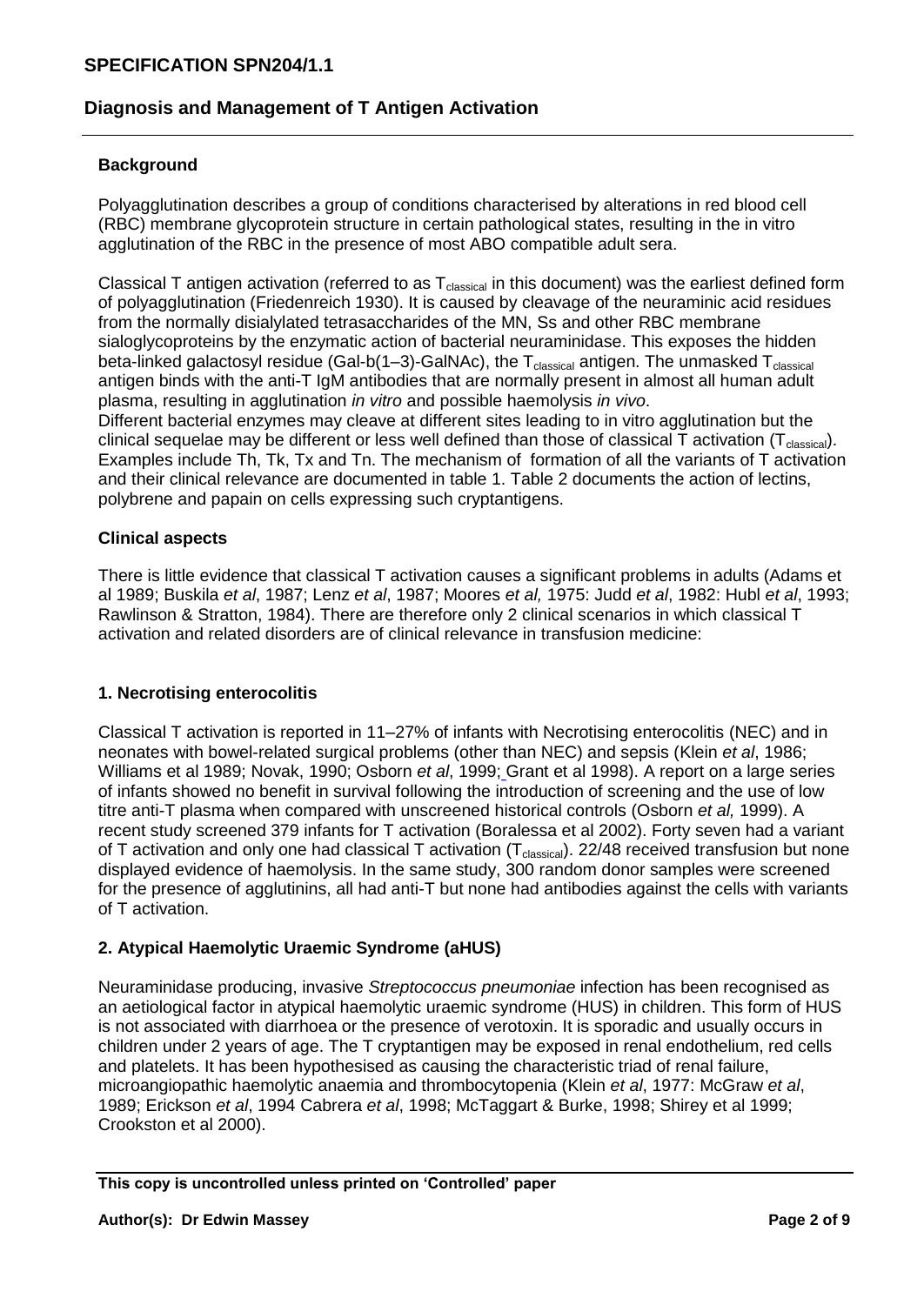### **Guidelines for the investigation of T activation**

- 1) Investigation for T activation should be undertaken in at risk neonates in whom haemolysis has occurred and children with atypical HUS associated with streptococcal infection. Neonates with NEC and other forms of sepsis associated with clostridia, gram negative organisms and streptococcus pneumoniae should be considered at risk.
- 2) Polyagglutination would not be detected during blood grouping in most laboratories as monoclonal agents are used. If it is encountered full screening for T activation should be undertaken.
- 3) There is no evidence to support routine screening for T activation in Special Care Baby Unit patients.
- 4) Not all cases of T activation, even  $T_{classical}$ , are associated with significant haemolysis, screening should only be undertaken in patients at risk of T activation who have developed haemolysis following transfusion.
- 5) Screening of patients should be performed at a National Blood Service Red Cell Immunology laboratory before special blood products which have low levels of anti- $T_{classical}$  are provided. Testing should include:
	- a) A lectin detecting all forms of T activation (ie Arachis hypogaea)
	- b) A method of differentiating classical T activation  $(T_{classical})$  from the relatively more prevalent and benign variants such as Tk activation. Glycine soja should be used for all samples that agglutinate with Arachis hypogaea (see Table II, p6).
	- c) A Direct Antiglobulin test.
	- d) Blood film, reticulocyte count, serum bilirubin, urine and plasma haemoglobin.
- 6) Patients with variants other than classical T activation, such as Tk activation do not require special blood products.
- 7) If a neonate (or child with atypical HUS) is at high risk of developing classical T activation but does not agglutinate with Glycine soja repeat testing should be performed if clinical suspicion is raised. The addition of a third lectin that is able to differentiate Th activation from other variants would theoretically be useful (e.g.. Vicia cretica or Medicago disciformis).

#### **Blood products likely to contain significant amounts of IgM anti-Tclassical**

- i) Fresh frozen plasma
- ii) Solvent detergent treated pooled plasma
- iii) Pooled and apheresis platelets
- iv) Cryoprecipitate
- v) Whole blood

### **Blood products and haemostatic agents that have low levels of IgM complement fixing anti-Tclassical.**

- i) Red cells in additive solution for neonates and infants
- ii) Washed red cells
- iii) Platelets in platelet suspension medium (PSM).
- iv) Low titre anti-T FFP (The definition of low titre is poorly defined)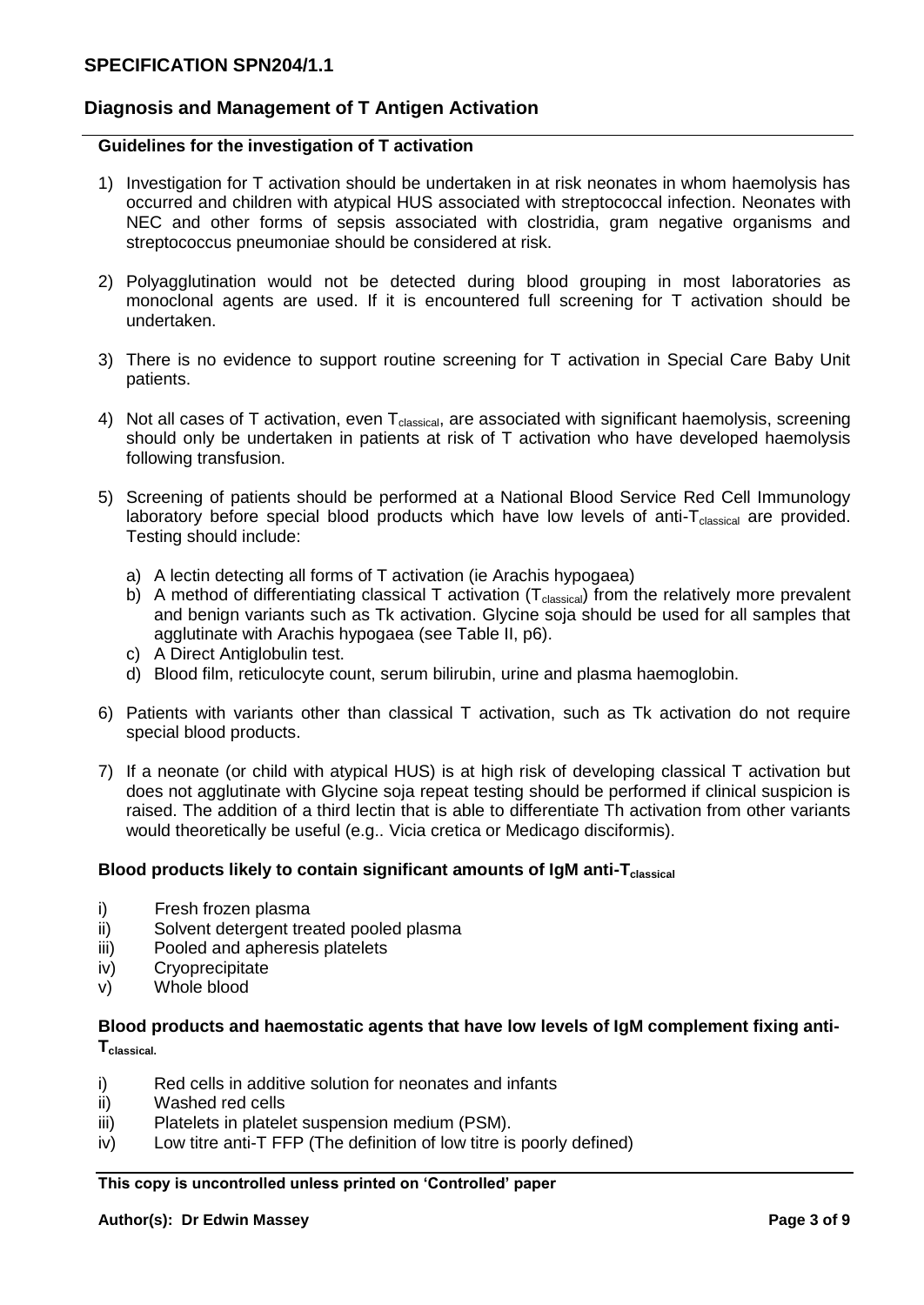- v) All fractionated blood products (e.g. coagulation factor concentrates such as II/VII/IX/X concentrate, albumin and intravenous immunoglobulin)
- vi) Recombinant factor concentrates (e.g. rVIIa, NovoSeven, FVIII, recombinate / Kogenate, FIX Recombinine).

#### **Provision of blood products for patients with classical T activation (not variants such as Tk, see BCSH 2004)**

1) Adults.

Adults do not require special blood components as they have preformed anti-T.

2) Children with atypical HUS.

There is no evidence that donor derived anti-T is detrimental (Massey et al 2003). Virally inactivated fresh frozen plasma may be used if indicated. Platelets are relatively contraindicated (BCSH 2004). Most children with atypical HUS will be older than four months and, like adults, have preformed anti-T. There is no published evidence to suggest that the infusion of FFP has caused worsening of the condition in such children. A small case series had been presented in abstract showing that the infusion of plasma did not lead to a worsening of the condition of affected children (Massey et al 2003). Low titre anti-T plasma is therefore not indicated and standard virally inactivated plasma may be used. BCSH guidelines suggest that platelet transfusions may lead to an acute deterioration in patients with microangiopathies such as HUS and thrombotic thrombocytopenic purpura (TTP). Platelets should therefore only be transfused if the risk of bleeding outweighs the potential risk of worsened thrombotic microangiopathy (BCSH 2004).

- 3) Neonates who have not had haemolysis but have been screened (contrary to this guidance) for anti-T and found positive. Provide standard components. There is no evidence that screening and avoiding donor blood components is beneficial as the delays in availability outweigh the benefits (Osborn et al 1999).
- 4) Neonates who have developed haemolysis following blood component transfusion.
	- 4.1) Efforts should be made to prevent coagulopathy in neonates at high risk of classical T activation (i.e. those with NEC and other forms of sepsis associated with clostridia, gram negative organisms and streptococcus pneumoniae including atypical HUS). Optimal nutritional support should include parenteral vitamin K. If vitamin K is given intravenously repeat doses will be needed if the illness is protracted.
	- 4.2) The need for blood products should as always be carefully considered and the provision of special blood products should involve close liaison between an experienced neonatologist or paediatric nephrologist (aHUS) and haematologist.
	- 4.3) Red cells: Red cells suspended in additive solution (SAG-M) for neonates and infants should be used. Some clinicians have advocated the use of washed red cells for large volume and exchange transfusion but this can lead to considerable delay. There is no evidence to suggest that washed red cells confer any advantage in this situation.
	- 4.4) Platelets: Platelets in platelet suspension medium (PSM) should be used
	- 4.5) Coagulation factors: If the coagulopathy is due to Vitamin K deficiency, vitamin K alone may be effective. For rapid correction of vitamin K deficiency, a combined II/VII/IX/X concentrate may be useful if rapidly available.
	- 4.6) Low titre anti-T FFP. This should be provided if FFP is required to correct a coagulopathy. Donor samples should be screened at a dilution of 1 in 4 by saline RT agglutination against neuraminidase treated red cells. Screen negative samples tested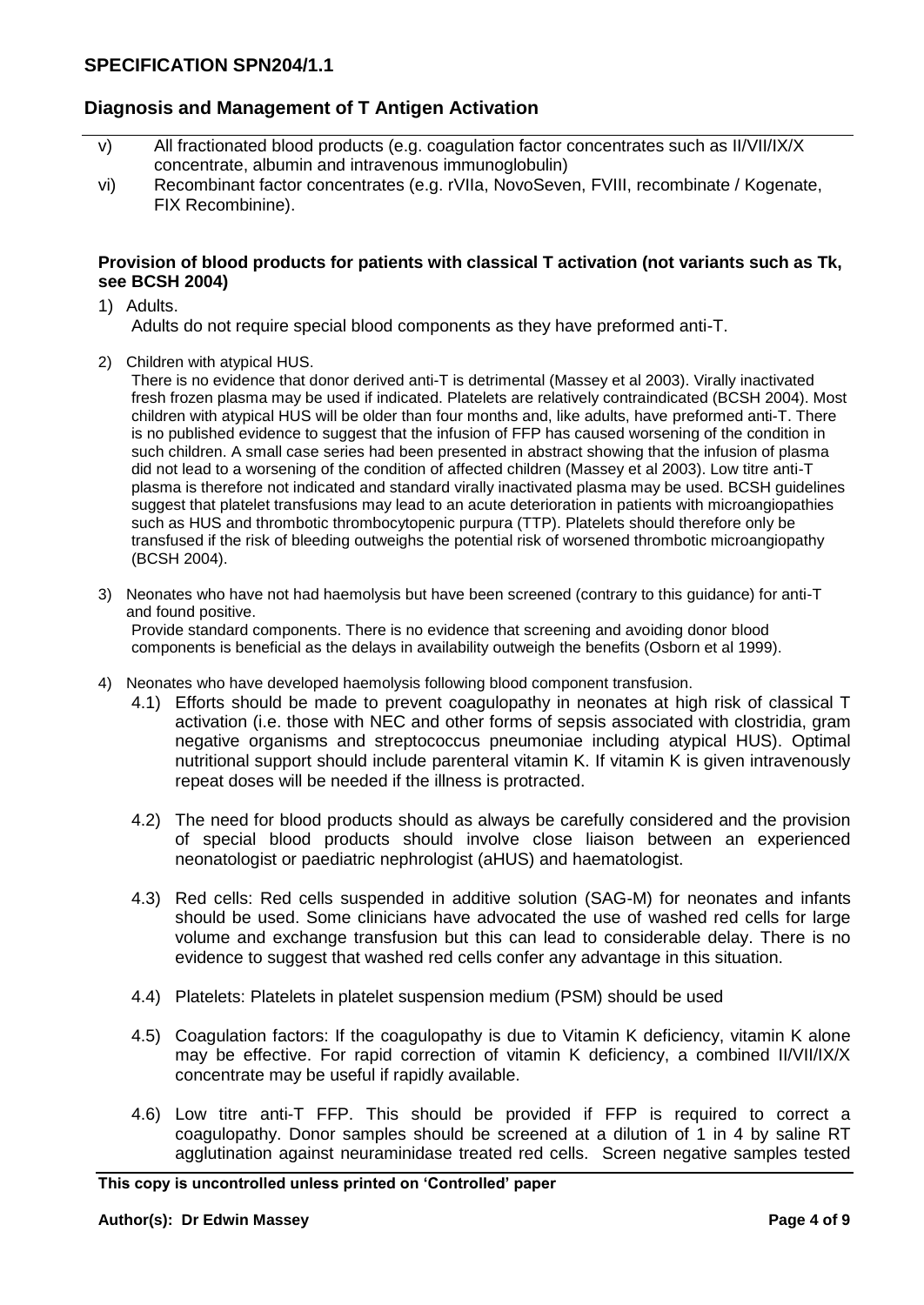by saline agglutination at  $37^{\circ}$ C and found non-reactive should be considered low titre anti-T FFP for recruitment of donors to supply low anti-T FFP. UK sourced single donor plasma virally inactivated with methylene blue may be provided under concession in this situation.

- 4.7) Both FFP and II/VII/IX/X concentrate in this situation, have shortlived effects (less that 2 hours for some coagulation factors). These blood products should be used in conjunction with parenteral vitamin K.
- 4.8) Volume expansion: Crystalloid, gelatin, hydroxyethylstarch or human albumin solution.
- 4.9) Weekly screening for T activation should be performed. There is no need to continue to avoid anti- $T_{\text{classical}}$  containing products when  $T_{\text{classical}}$  is no longer detectable.

| Variant                | Mechanism                                                                                                                                                                                                                                                                                                                                                                                                                                                                                         | Clinical significance                                                                                                                                                                                                                                                       |
|------------------------|---------------------------------------------------------------------------------------------------------------------------------------------------------------------------------------------------------------------------------------------------------------------------------------------------------------------------------------------------------------------------------------------------------------------------------------------------------------------------------------------------|-----------------------------------------------------------------------------------------------------------------------------------------------------------------------------------------------------------------------------------------------------------------------------|
| $T_{\text{classical}}$ | Cleavage of neuraminic acid residues<br>by bacterial neuraminidases                                                                                                                                                                                                                                                                                                                                                                                                                               | Causes in vitro polyagglutination and may in<br>some cases cause in vivo haemolysis.<br>Increased incidence associated with<br>Necrotising enterocolitis and sepsis in<br>neonates.                                                                                         |
| <b>Th</b>              | An incomplete or intermediate form of<br>T activation.                                                                                                                                                                                                                                                                                                                                                                                                                                            | Further action by stronger neuraminidases<br>results in the classic T activation                                                                                                                                                                                            |
| <b>Tk</b>              | The result of microbial $\beta$ -<br>galactosidases that cleave a<br>galactose residue from paragloboside,<br>exposing N-acetylglucosamine, the Tk<br>receptor.                                                                                                                                                                                                                                                                                                                                   | One case of Tk activation and massive<br>haemolysis has been reported. Many<br>reports and studies have not differentiated T<br>from Tk activation. Antibodies to such<br>variants are rarely found in donor plasma<br>and low titre products are therefore not<br>required |
| Tx                     | The molecular mechanism of this<br>condition has not been clarified<br>(Wolach et al, 1987).                                                                                                                                                                                                                                                                                                                                                                                                      | Transient Tx activation has been described<br>in children with pneumococcal infection and<br>also in a child with acute haemolytic<br>anaemia.                                                                                                                              |
| Tn                     | Generally the result of mutation in a<br>clone of red cells, with the abnormal<br>cells containing a cryptantigen with<br>only one acetylated galactose residue<br>without beta-linkage, secondary to the<br>absence of the enzyme $\beta$ -3-<br>galactosyltransferase ( $\beta$ 3GT) (Cartron<br>et al 1978). Transient Tn in neonates,<br>associated with a maternal antenatal<br>flu-like illness, probably results from a<br>temporary fetal deficiency of $\beta$ 3GT.<br>(Rose et al 1983) | Tn polyagglutination has been associated<br>with myelodysplastic syndromes and acute<br>leukaemia in adults. The significance of<br>transient Tn in neonates is unclear.                                                                                                    |

#### **Table I. Variants of T activation**

**This copy is uncontrolled unless printed on 'Controlled' paper**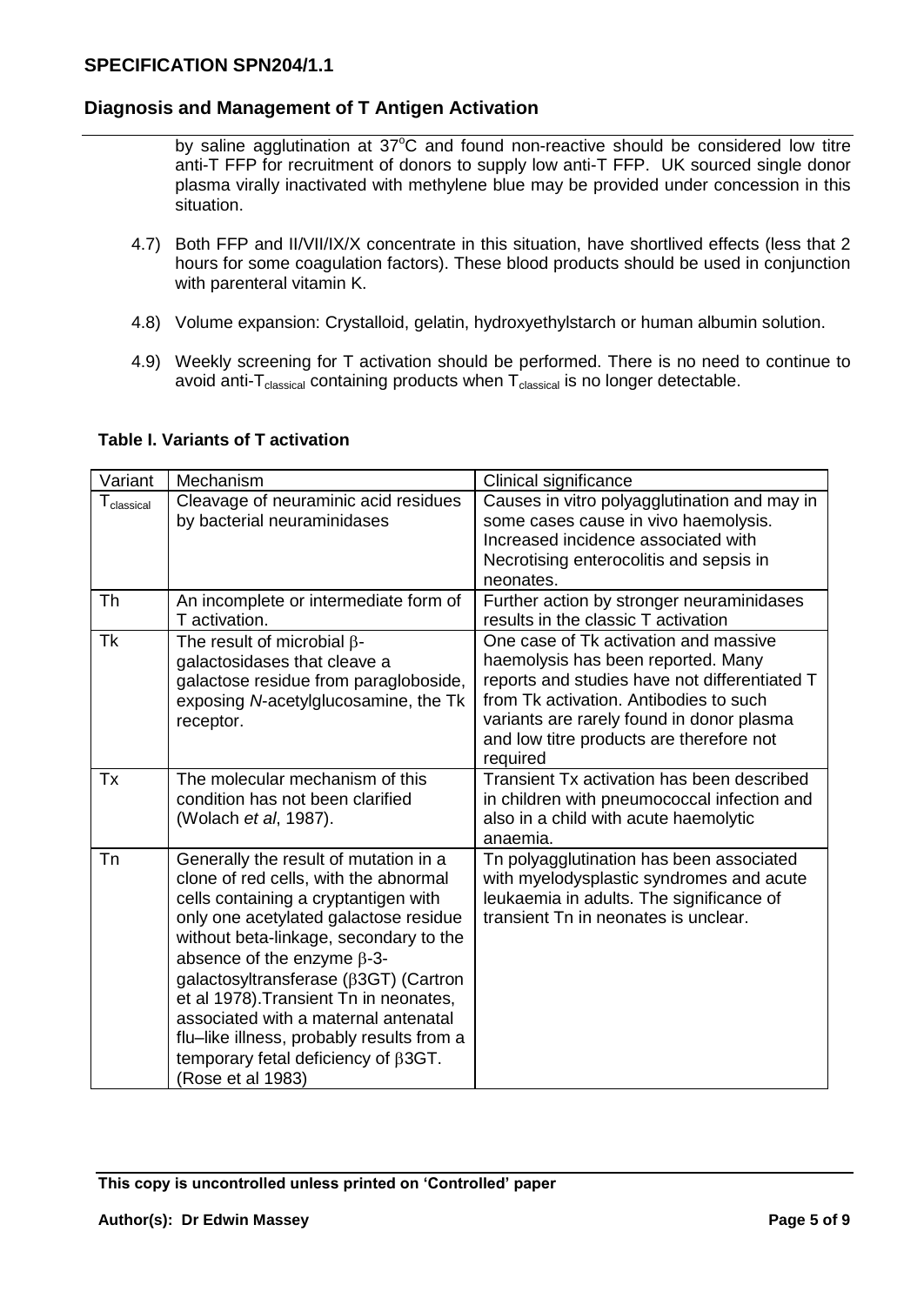**Table II. Lectin panel classification of T-polyagglutination variants** (Horn 1999, Ramasethu & Luban 2001).

| Lectin / reagent            | Тh | Tk Tx Tn |  |
|-----------------------------|----|----------|--|
| Arachis hypogaea*           | +  |          |  |
| Glycine soja*               |    |          |  |
| Vicia cretica               | +  |          |  |
| Medicago disciformis        |    |          |  |
| Salvia sclarea*             |    |          |  |
| Salvia horminum*            |    |          |  |
| Bandeiraea simplicifolia II |    |          |  |
| Vicia hyrcanica             |    |          |  |
| <b>Cord Serum</b>           |    |          |  |
| Polybrene                   |    |          |  |
| Papain & A hypogaea         |    |          |  |

\* lectin is a component of the Gamma Lectin System (Gamma Biologicals Inc.)

+ denotes agglutination occurs

++ denotes increased agglutination compared with untreated cells

# **References**

Adams, M., Toy, P.T. & Reid, M.E. (1989) Exposure of cryptantigens on red cell membranes in patients with acquired immunodeficiency syndrome or AIDS- related complex. *Journal of Acquired Immune Deficiency Syndromes*, **2**, 224–228.

BCSH 2003. Guidelines on the management of the thrombotic microangiopathic haemolytic anaemias. *British Journal of Haematology*, **120 (4)**, 556-573.

BCSH 2004. Transfusion Guidelines for neonates and older children. *British Journal of Haematology*, **124**, 433-453.

Boralessa, H., Modi, N., Cockburn, H., Malde, R., Edwards, M., Roberts, I., & Letsky, E (2002). RBC T activation and hemolysis in a neonatal intensive care population: implications for transfusion practice. *Transfusion* **42** (11), 1428-34

Buskila, D., Levene, C., Bird, G.W.G. & Levene, N.A. (1987) Polyagglutination in hospitalised patients: a prospective study. *Vox Sanguinis*, **52**, 99.–102.

Cabrera, G.R., Fortenberry, J.D., Warshaw, B.L., Chambliss, C.R., Butler, J.C. & Cooperstone, B.G. (1998) Hemolytic uremic syndrome associated with invasive *Streptococcus pneumoniae* infection. *Pediatrics*, **101**, 699–703.

Cartron, J.P., Cartron, J., Andreu, G., Salmon, C. & Bird, G.W.G. (1978) Selective deficiency of 3-b-D-galactosyltransferase (T-transferase) in Tn-polyagglutinable erythrocytes. *Lancet*, **i**, 856–857.

Crookston, K.P., Reiner, A.P., Cooper, L.J.N., Sacher, R.A., Blajchman, M.A., Heddle, N.M. (2000) RBC T activation and hemolysis: implications for pediatric transfusion management. *Transfusion*, **40**, 801–812.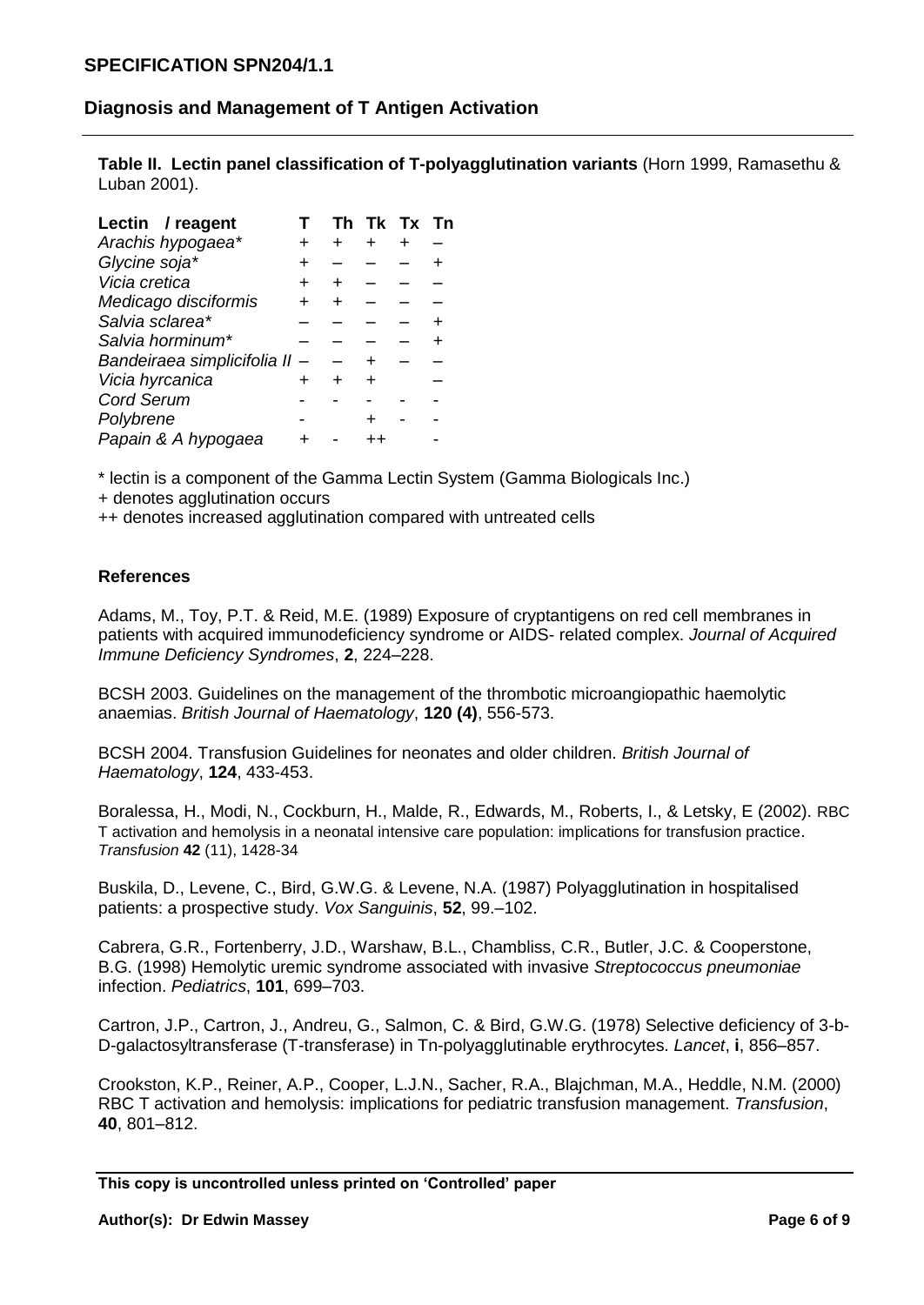Durocher, J.R., Payne, R.C. & Conrad, M.E. (1975) Role of sialic acid in erythrocyte survival. *Blood*, **45**, 11–20.

Eder, A.F. & Manno C.S. (2001) Does red-cell T activation matter? *British Journal of Haematology* **114** (1), 25-30

Engelfriet, C.P., Reesink, H.W., Strauss, R.D., Luban, N.L.C., Letsky, E., Modi, N., Zupanska, B., van Leeuwan, E.F., Martin-Vega, C. & Krusius, T. (1999) Blood transfusion in premature or young infants with polyagglutination and activation of the T antigen. *Vox Sanguinis*, **76**, 128–132.

Erickson, L.C., Smith, W.S., Biswas, A.K., Camarca, M.A. & Waecker, Jr, N.J. (1994) Streptococcus pneumoniae-induced hemolytic uremic syndrome: a case for early diagnosis. *Pediatric Nephrology*, **8**, 211–213.

Friedenreich, V. (1930) The Thomsen Hemagglutination Phenomenon. Production of a Specific Receptor Quality in Red Corpuscles by Bacterial Activity. Levin and Munksgaard, Copenhagen.

Grant, H.W., Hadley, G.P., Adhikari, M. & Fernandes-Costa, F. (1998) T-cryptantigen (TCA) activation in surgical neonates: a hidden problem. *Pediatric Surgery International*, **14**, 204–207.

Horn, K.D. (1999) The classification, recognition and significance of polyagglutination in transfusion medicine. *Blood Reviews*, **1999**, 36–44.

Hubl, W., Mostbeck, B., Hartleb, H., Pointner, H., Kofler, K. & Bayer, P.M. (1993) Investigation of the pathogenesis of massive hemolysis in a case of *Clostridium perfringens* septicemia. *Annals of Hematology*, **67**, 145–147

Hysell, J.K., Hysell, J.W., Nichols, M.E., Leonardi, R.G. & Marsh, W.L. (1976) *In vivo* and *in vitro* activation of T-antigen receptors on leukocytes and platelets. *Vox Sanguinis*, **31** (Suppl. 1), 9–15.

Judd, W.J., Oberman, H.A. & Flynn, S. (1982) Fatal intravascular hemolysis associated with Tpolyagglutination. *Transfusion*, **22**, 345.

Kirsten, G.F., Smith, J., Pieper, C., Bird, A., Wessels, G., Riphagen, S. & Moore, S. (1996) The necessity for T-cryptantigen activation screening in babies with necrotizing enterocolitis. *South African Medical Journal*, **86**, 546–548.

Klein, P.J., Bulla, M., Newman R.A., Muller, P., Uhlenbruck, G., Schaefer, H.E., Kruger, G. & Fisher, R. (1977) Thomsen- Friedenreich antigen in haemolytic–uremic syndrome. *Lancet*, **i**, 1024– 1025.

Klein, R.L., Novak, R.W. & Novak, P.E. (1986) T-cryptantigen exposure in neonatal necrotizing enterocolitis. *Journal of Pediatric Surgery*, **21**, 1155–1158.

Lenz, G., Goes, U., Baron, D., Sugg, U. & Heller, W. (1987) Red blood cell T-activation and hemolysis in surgical intensive care patients with severe infections. *Blut*, **54**, 89–96.

Massey, E., Streetly, M., Win, N., Boralessa, H., Williams, M., Fleetwood, P., Bishop, D., Knight, R., McGraw, M., Mannage, S. & Taylor, M. (2003) Transfusion management and outcomes of patients with neonatal sepsis or atypical haemolytic anaemic syndrome and T activition. *Transfusion Medicine*, **13 (S1)**, p34.

**This copy is uncontrolled unless printed on 'Controlled' paper**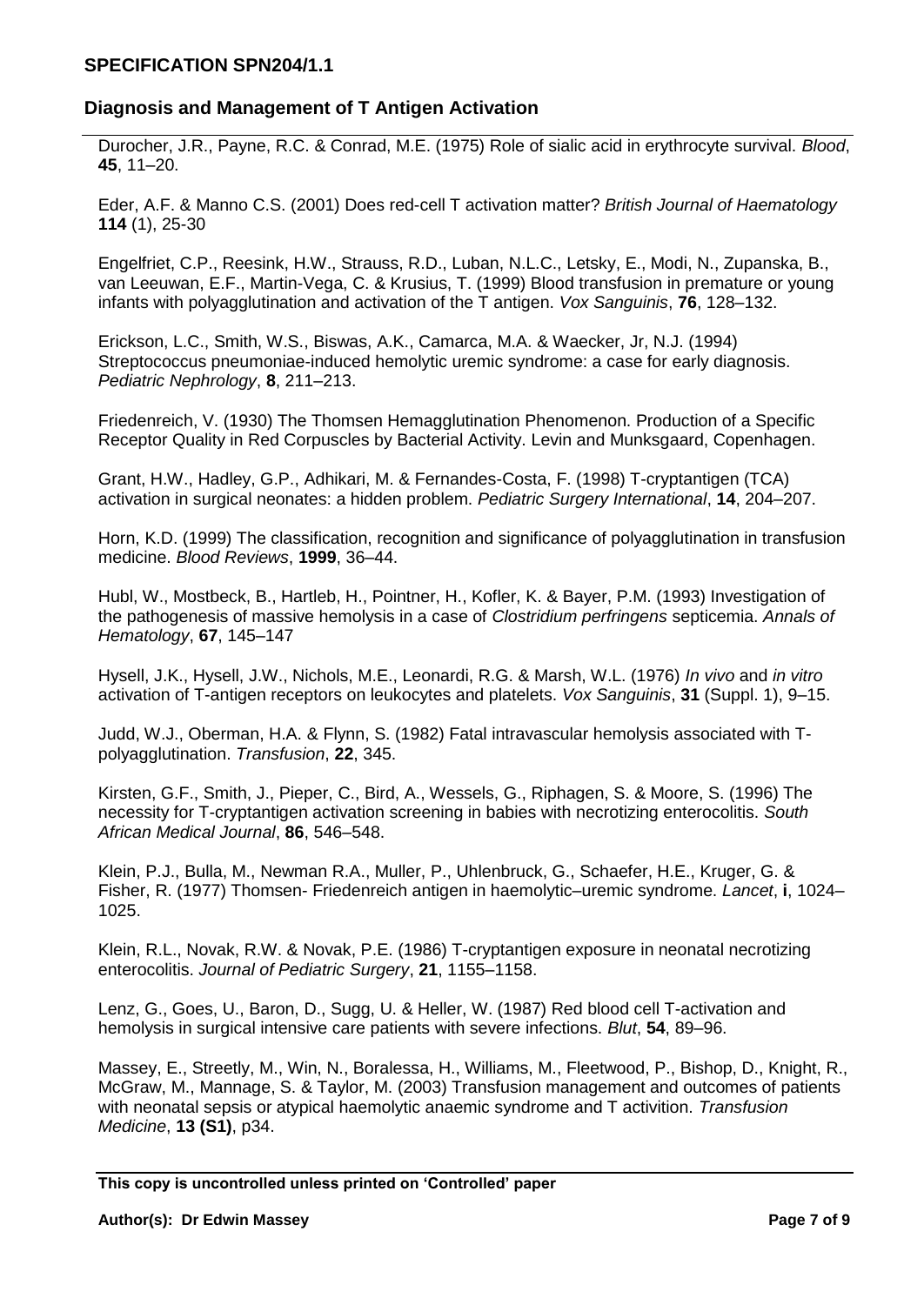### **SPECIFICATION SPN204/1.1**

## **Diagnosis and Management of T Antigen Activation**

McGraw, M.E., Lenden, M., Stevens, R.F., Postlethwaite, R.J. & Taylor, C.M. (1989) Haemolytic uremic syndrome and the Thomsen Friedenreich antigen. *Pediatric Nephrology*, **3**, 135–139.

McTaggart, S.J. & Burke, J.R. (1998) *Streptococcus pneumoniae*-induced haemolytic uraemic syndrome. *Journal of Paediatrics and Child Health*, **34**, 192–195.

Moores, P., Pudifin, D. & Patel, P.L. (1975) Severe hemolytic anemia in an adult associated with anti-T. *Transfusion*, **15**, 329–333.

Novak, R.W. (1990) The pathobiology of red cell cryptantigen exposure. *Pediatric Pathology*, **10**, 867–875.

Peter, C.S., Feuerhahn, M., Bornhorst, B., Schlaud, M., Ziesing, S., von der Hardt, H. & Poets, C.F. (1999) Necrotizing enterocolitis: is there a relationship to specific pathogens. *European Journal of Pediatrics*, **158**, 67–70.

Obeid, D., Bird, G.W. & Wingham, J. (1977) Prolonged erythrocyte T-polyagglutination in two children with bowel disorders. *Journal of Clinical Pathology*, **30**, 953–955.

Osborn, D.A., Lui, K., Pussell, P., Jana, A.K., Desai, A.S. & Cole, M. (1999) T and Tk antigen activation in necrotizing enterocolitis: manifestations, severity of illness, and effectiveness of testing. *Archives of Disease in Childhood Fetal and Neonatal Edition*, **80**, F192–F197.

Ramasethu, J. & Luban, N.L.C. (2001). T activation. *British Journal of Haematology* **112** (2), 259- 263

Rawlinson, V.I. & Stratton, F. (1984) Incidence of T-activation in a hospital population. *Vox Sanguinis*, **46**, 306–317.

Rodwell, R. & Tudehope, D.I. (1993) Screening for cryptantigen exposure and polyagglutination in neonates with suspected necrotizing enterocolitis. *Journal of Paediatrics and Child Health*, **29**, 16– 18.

Rose, R.R., Skradski, K.J., Polesky, H.F., Beck, M.L., Judd, W.J. & Rogers, E. (1983) Transient neonatal Tn-activation: another example. *Transfusion*, **23**, 422.

Shirey, R.S., Boyd, J.S., Kronz, J.D., Ness, P.M. & King, K.E. (1999) Polyagglutination: clinician be aware. *Transfusion*, **39**, 36S.

Stoll, B.J. (1994) Epidemiology of necrotizing enterocolitis. *Clinics in Perinatology*, **21**, 205–218.

Voak, D., Cann, R., Finney, D., Fraser, I.D., Mitchell, R., Murphy, M.F Napier, J.A.F., Phillips, P.,

Rejman, A.J., Waters, A.H., Wood, J.K. & the British Committee for Standards in Haematology, Blood Transfusion Task Force (1994) Guidelines for administration of blood products: transfusion of infants and neonates. *Transfusion Medicine*, **4**, 63–69.

Williams, R.A., Brown, E.F., Hurst, D. & Franklin, L.C. (1989) Transfusion of infants with activation of erythrocyte T antigen. *Journal of Pediatrics*, **115**, 949–953.